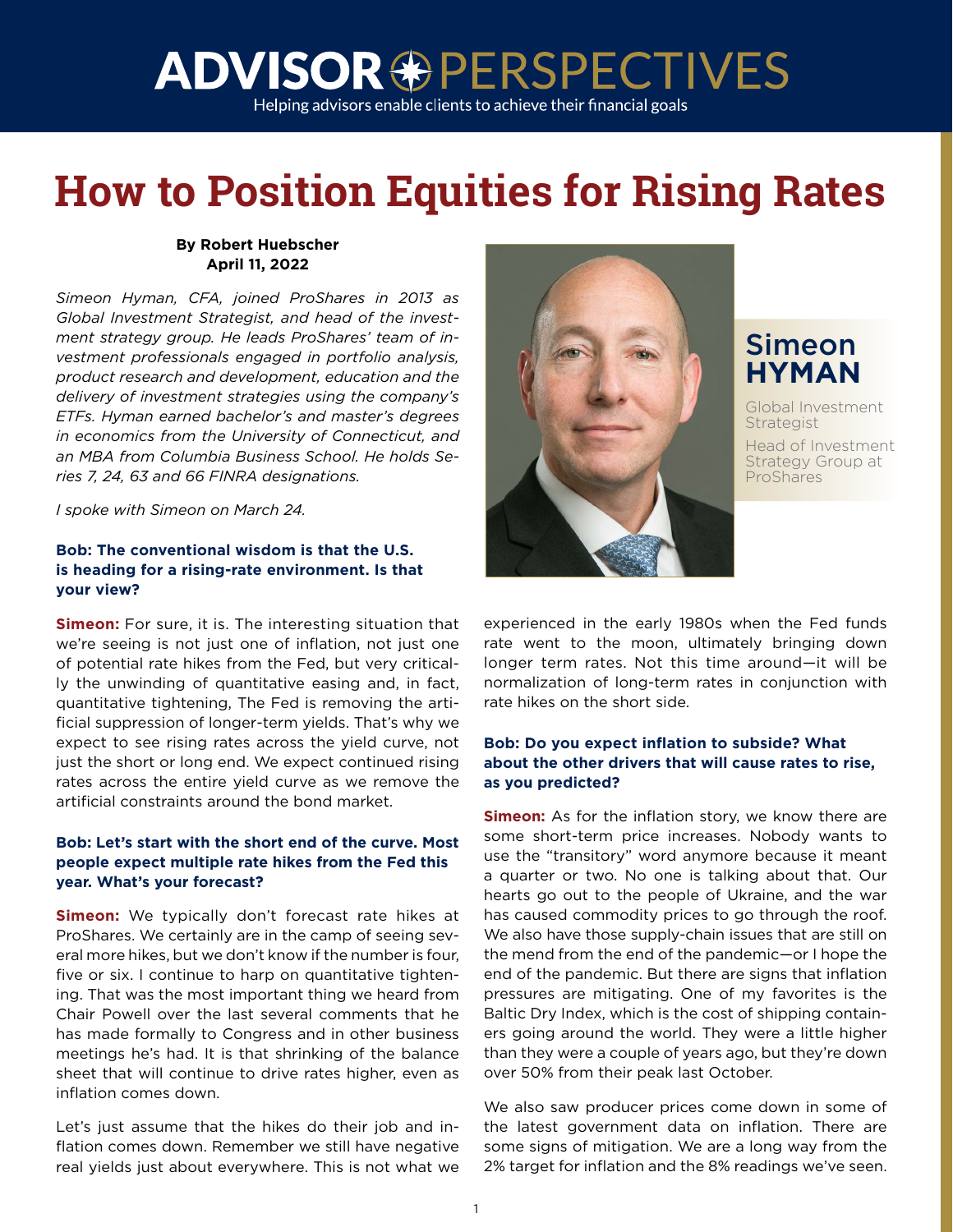Helping advisors enable clients to achieve their financial goals

Somewhere in between is a likely outcome. But there is lots of room for Treasury rates to rise, even as we get some mitigation of high inflation.

#### **Bob: How can investors protect against rising Treasury rates? ProShares has an ETF, the ProShares Equities for Rising Rates ETF (ticker, EQRR). It was designed for a rising rate environment. What led ProShares to create and launch that product?**

**Simeon:** We saw an investment landscape that focused on fixed income solutions for rising rate environments. If interest rates are rising, then you have exposure in Treasury and corporate bonds. If yields go up, prices go down and there's an appropriate focus on your bond portfolio.

But there are important implications for the equity markets. We saw an opportunity to launch this ETF, EQRR, Equities for Rising Rates, because we saw a misapplication of bond math to equities. Folks want short-duration equities like they want short-duration bonds in a rising rate environment. But from our perspective, that's quite misguided.

Even a stock with a P/E of 10—a very cheap stock has a duration of almost 11. That's twice the aggregate bond index. There's no salvation in bonds from trying to find things that aren't growing in the equity markets, and growth is what you need in equities.

The reason that equities are a good place to be when rates rise is the power for them to grow their earnings, cash flows and dividends. Very specifically, with Equities for Rising Rates, we found the opportunity to focus on the sectors and the stocks within those sectors that have historically performed well when interest rates rise.

This is an equity ETF that is designed to perform well in a rising rate environment.

#### **Bob: What index does it track? How is it constructed? How do you select the sectors and the stocks that it holds and how is it rebalanced?**

**Simeon:** The ETF follows the Nasdag US Large Cap Equities for Rising Rates index. Like a laser, it focuses on those sectors and stocks within them that have outperformed when interest rates have gone up.

If you look at this ETF today, you'll see that this is not an index hugger. It doesn't look like the S&P 500. It has

**The reason that equities are a good place to be when rates rise is the power for them to grow their earnings, cash flows and dividends.**

a dramatic overweight to sectors like financials, energy, and materials, which is very intuitive. Financials make more interest margin when rates rise; energy we know what's been going on with energy; and the basic materials story is very similar during inflationary periods.

Sector selection is one component of EQRR, stock selection is the other. It identifies the stocks within those sectors that have historically outperformed when interest rates have gone up. We've found that EQRR has substantially outperformed the S&P 500 since the bottom of rates about a year and a half ago. But that outperformance, based on a formal attribution analysis, came not just from the sector component, but also the stock component. Both of those have been key to driving the effective performance of EQRR as rates have risen, putting a proof point behind the reason we put it together, its structure and its efficacy for investors.

We do this process every quarter and it's a portfolio of 50 stocks. Every quarter we check correlations and line them up and you get 50 stocks. The strategy overweights the sectors with the highest correlations to rising rates.

#### **Bob: How has the performance been over the course of this year? Has it performed the way you expected?**

**Simeon:** So far this year, EQRR has substantially outperformed the S&P 500. The sector and stock selection components have been key drivers of the outperformance, and it's not a surprise to us. Years ago, this would have been the domain of the active portfolio manager who would poke around and say, "Oh, I think maybe there's an opportunity to get an extra couple of bank stocks or maybe a couple of energy stocks." But with the evolution of the ETF landscape, we can deploy a rules-based strategy to achieve those objectives in a disciplined manner. It follows that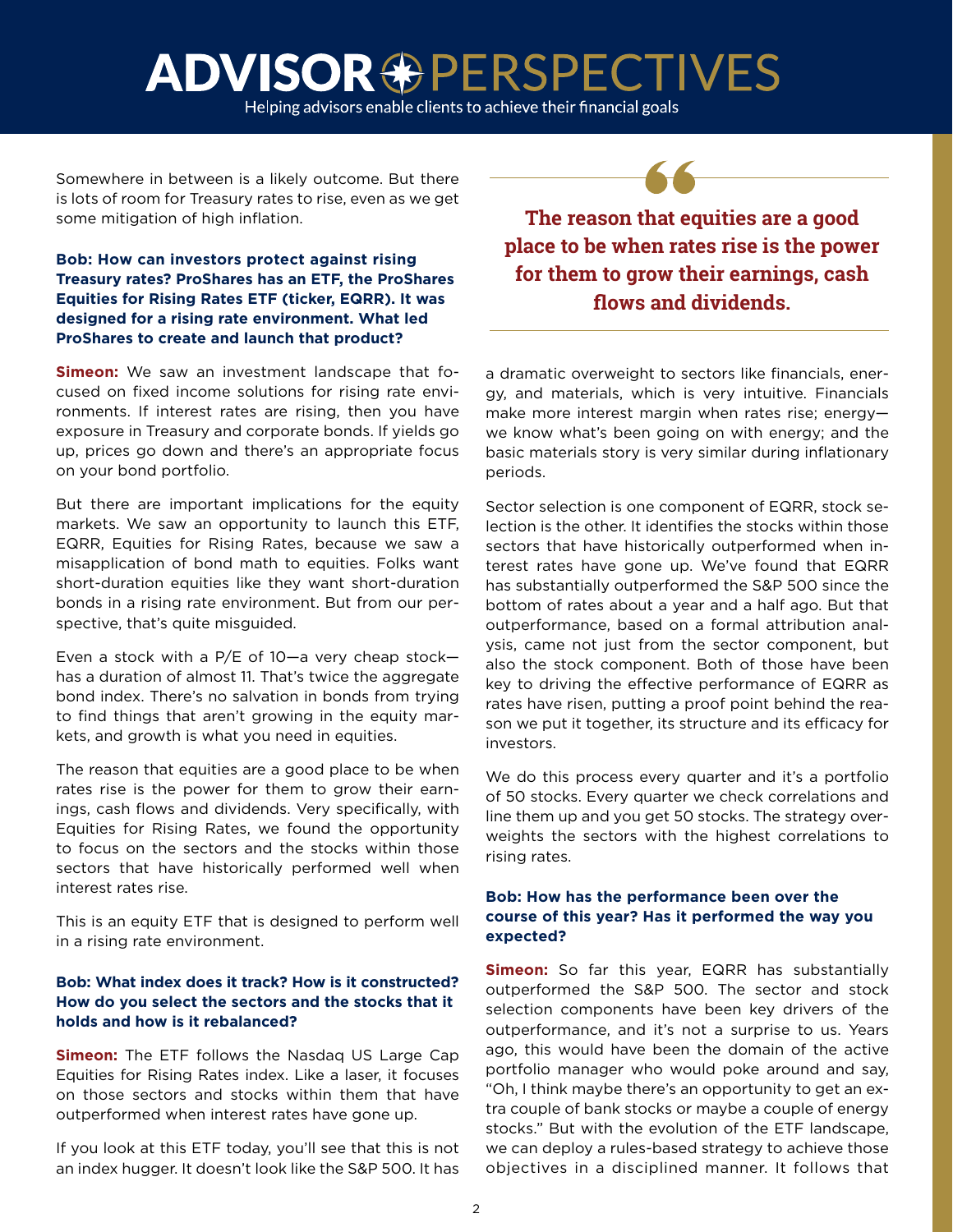Helping advisors enable clients to achieve their financial goals

Nasdaq Index, so it can't wake up in the morning and change its stripes. That discipline and that effective construction have contributed significantly to its outperformance.

#### **Bob: What if rates don't rise as we expect? What if the economy, for example, falls into a recession and the Fed has to pause or reverse its rate hikes? What should investors expect from EQRR in that environment?**

**Simeon:** I'll answer this in two parts. First, I'll focus on the second half of your question: What if the economy falls into a recession and the Fed has to pause or reverse its rate hikes? I go back to my comments at the beginning of our conversation. Even if the Fed pauses or even reverses its rate hikes, because of the effects of quantitative tightening, it's very likely that interest rates will continue to rise. Remember, a normal 10-year bond yield is 4%. That's 2% inflation and 2% real. Even from here, where we have a 10-year rate that's in the low twos, we could still have another 100 basis points of rising interest rates even if the Fed did nothing and the economy was a little weak. This is an environment where there is a broad range of macroeconomic outcomes that could cause interest rates to rise. That puts an additional tailwind behind the deployment of a strategy like EQRR.

I don't want to dodge the question, but if you would've asked me three months ago, "What's the scenario where interest rates don't rise?" I would've almost callously and flippantly said, "Well, if there's a major geopolitical conflict." If you want any more evidence that interest rates are likely to continue to rise, consider that while a major war is underway interest rates have continued to rise. That's not supposed to happen. Wars are exactly when you're supposed to have a big flight to safety and a bond rally. So it's tough to come up with a scenario where interest rates fall, but I promised not to dodge your question.

If rates do fall, this strategy is likely to underperform. This is a great satellite for a rising rate environment. But if in that corner case where rates don't rise, indeed, you'd likely see underperformance.

**Rising rates are a direct shot at your bond portfolio. But there's a real opportunity to address your equities and position them optimally for a rising rate environment.**

**Bob: To follow up on your comment about this being a satellite-type allocation, where have advisors typically taken the allocation from when they've added EQRR?**

**Simeon:** If you are taking it from your equity portfolio, there's nothing wrong with a pro rata allocation. But because EQRR is a higher-octane piece of the equation, you may want to take it from the growthier-side of your equity portfolio.

Perhaps more interestingly, one of the best places to take it from is fixed income. One of the benefits of a strategy like EQRR is that equities can be better positioned for a rising rate environment than bonds. If you had a 60/40 asset allocation, you might want to be 65 or 70% stocks now. A great rebalance idea would be to take five or 10% from your bond portfolio and put it in EQRR.

By the way, you might even have some losses to harvest in bond land, which could make it extra interesting.

#### **Bob: If there's one key takeaway you would like to leave with our readers about the best way to invest in an era of rising rates, what would that be?**

**Simeon:** The message that we want people to hear is don't take your equity portfolio for granted. Rising rates are a direct shot at your bond portfolio. But there's a real opportunity to address your equities and position them optimally for a rising rate environment. That's why we put together EQRR as an ETF solution. It's not just about your bonds; there's an opportunity to position equities for a rising rate environment as well.